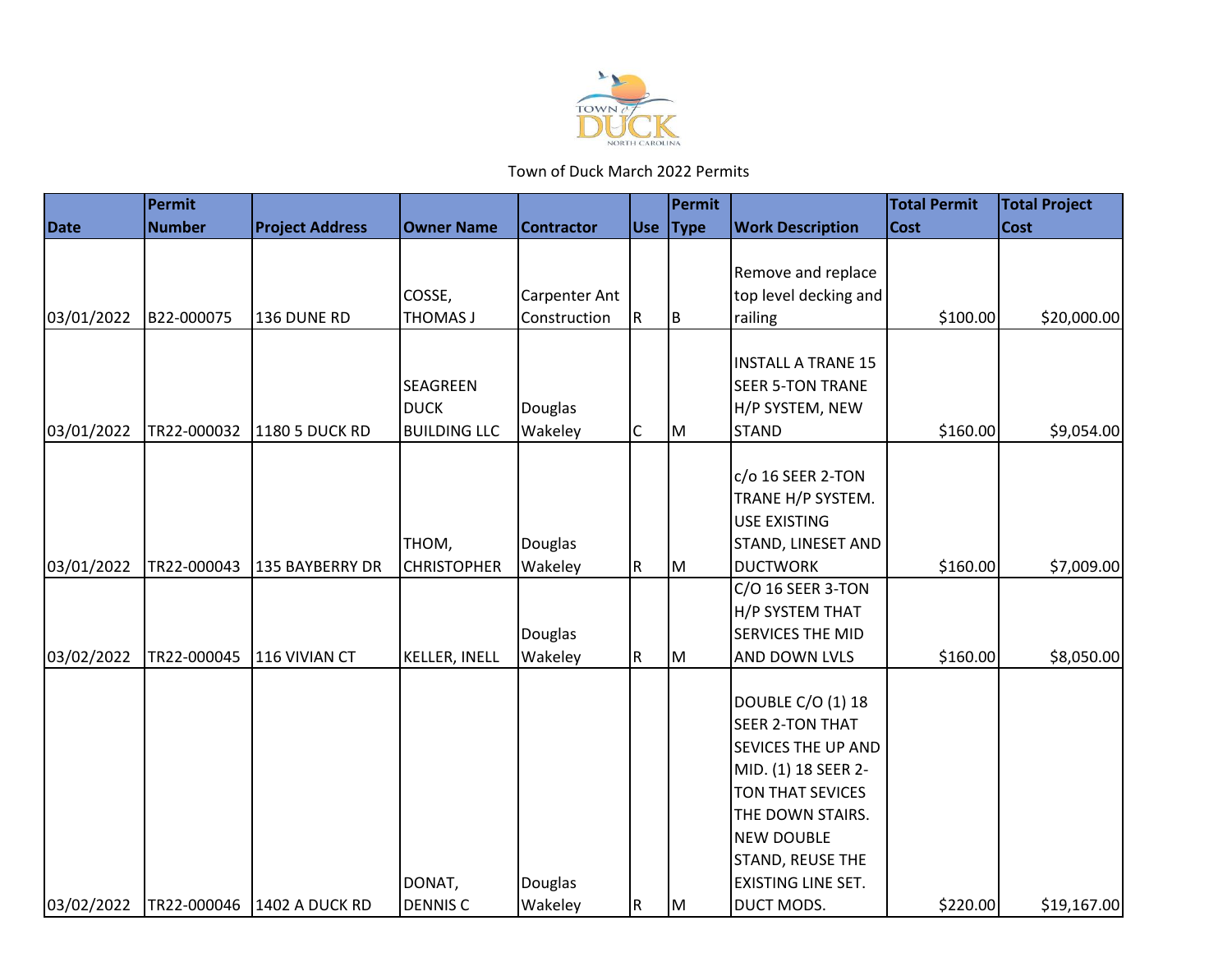

|            |             | 128 BUFFELL HEAD    |                       |                    |    | Move lighting and    |          |            |
|------------|-------------|---------------------|-----------------------|--------------------|----|----------------------|----------|------------|
| 03/02/2022 | TR22-000047 | IRD.                | <b>PRICE, JEFFREY</b> | Troy Dellinger     |    | receptacles          | \$130.00 | \$2,802.83 |
|            |             |                     | DEVROUDE,             |                    |    | Temporary power      |          |            |
| 03/02/2022 | TR22-000044 | 134 OLDE DUCK RD    | <b>ISHAWN S</b>       | <b>I</b> Matt Neal |    | pole for new SFD.    | \$75.00  | \$500.00   |
|            |             | 119 East CHARLES    | SCHEUER,              | Raye Casper &      |    |                      |          |            |
| 03/03/2022 | LD22-000007 | <b>JENKINS LN</b>   | <b>IELISABETH W</b>   | Sons               | IΒ | Replace drainfield   | \$25.00  | \$6,600.00 |
|            |             |                     |                       |                    |    | Relocate outlets for |          |            |
|            |             |                     |                       |                    |    | television and bar   |          |            |
|            |             |                     | <b>CAPE OIL</b>       |                    |    | relocation at        |          |            |
| 03/03/2022 | TR22-000048 | <b>1209 DUCK RD</b> | <b>CORPORATION</b>    | Monte Hooker C     |    | Cravings.            | \$130.00 | \$1,500.00 |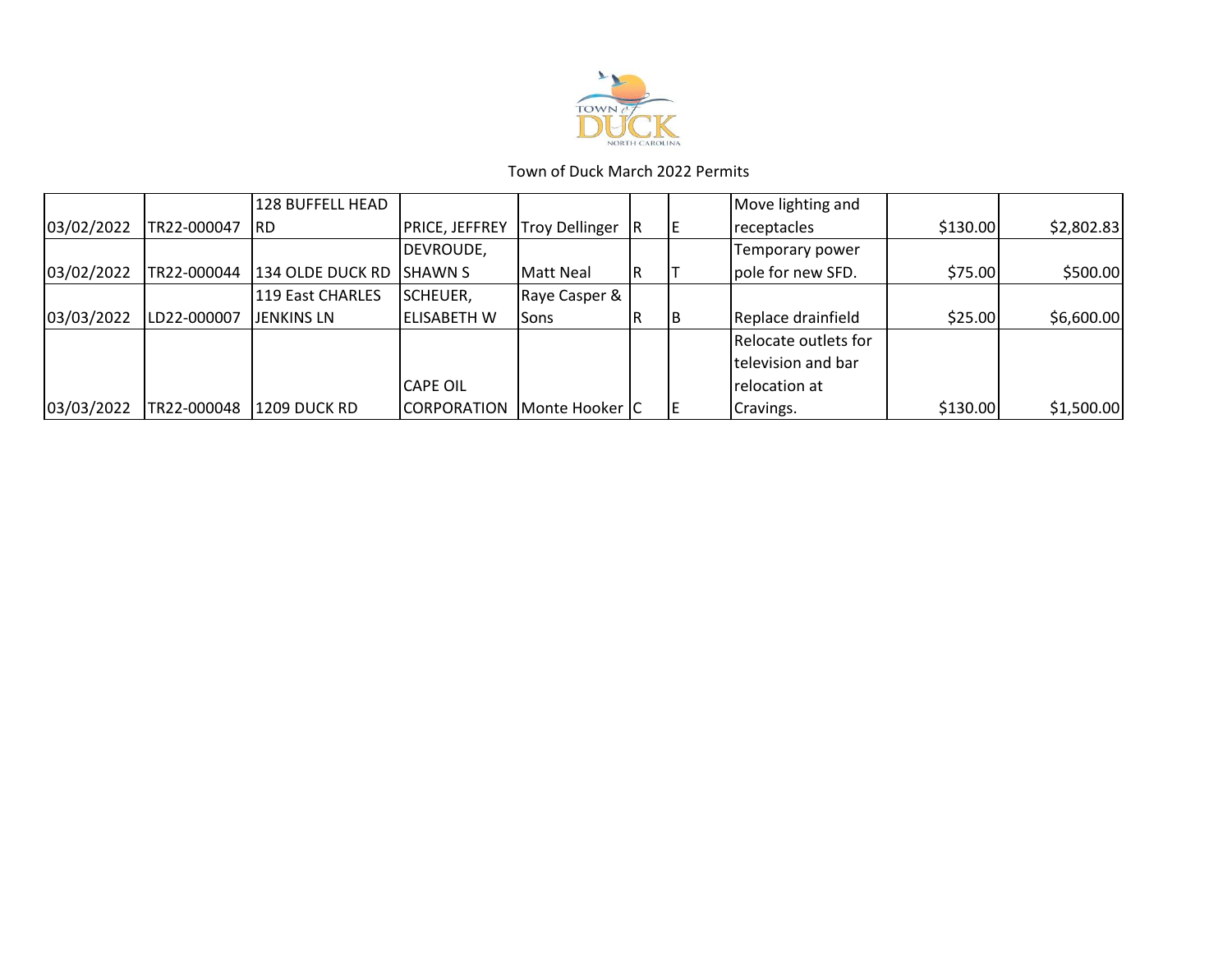

|            |            |                  |                  |                      |           |     | Interior renovations:<br>remodel bathroom<br>#1 to include<br>removal of existing<br>whirlpool tub which<br>will be replaced with<br>walk in shower.<br>Existing shower will<br>be removed and<br>replaced with a toilet<br>in that location.<br>Install a wall to wall<br>vanity; Replace |            |              |
|------------|------------|------------------|------------------|----------------------|-----------|-----|--------------------------------------------------------------------------------------------------------------------------------------------------------------------------------------------------------------------------------------------------------------------------------------------|------------|--------------|
|            |            |                  |                  |                      |           |     | window in bathroom<br>#2; Screen in existing                                                                                                                                                                                                                                               |            |              |
|            |            |                  |                  |                      |           |     | covered porch;<br>Replace kitchen<br>counter tops and                                                                                                                                                                                                                                      |            |              |
|            |            |                  |                  | R. Lawson            |           |     | sink; add structural                                                                                                                                                                                                                                                                       |            |              |
|            |            | 122 OLD SQUAW    | MATHIESON,       | Construction         |           |     | support to interior                                                                                                                                                                                                                                                                        |            |              |
| 03/03/2022 | B22-000078 | DR               | <b>DONALD J</b>  | Company Inc.         | R         | ΙB. | stairs.                                                                                                                                                                                                                                                                                    | \$1,209.55 | \$109,850.00 |
|            |            |                  | <b>BBD</b>       |                      |           |     | Pool installation and<br>stone paver deck                                                                                                                                                                                                                                                  |            |              |
|            |            | 118 BUFFELL HEAD | <b>WORLDWIDE</b> | <b>Evolve Design</b> |           |     | using StoneDeks                                                                                                                                                                                                                                                                            |            |              |
| 03/03/2022 | B22-000064 | <b>RD</b>        | LLC              | + Build, LLC         | ${\sf R}$ | lв  | System.                                                                                                                                                                                                                                                                                    | \$310.00   | \$125,000.00 |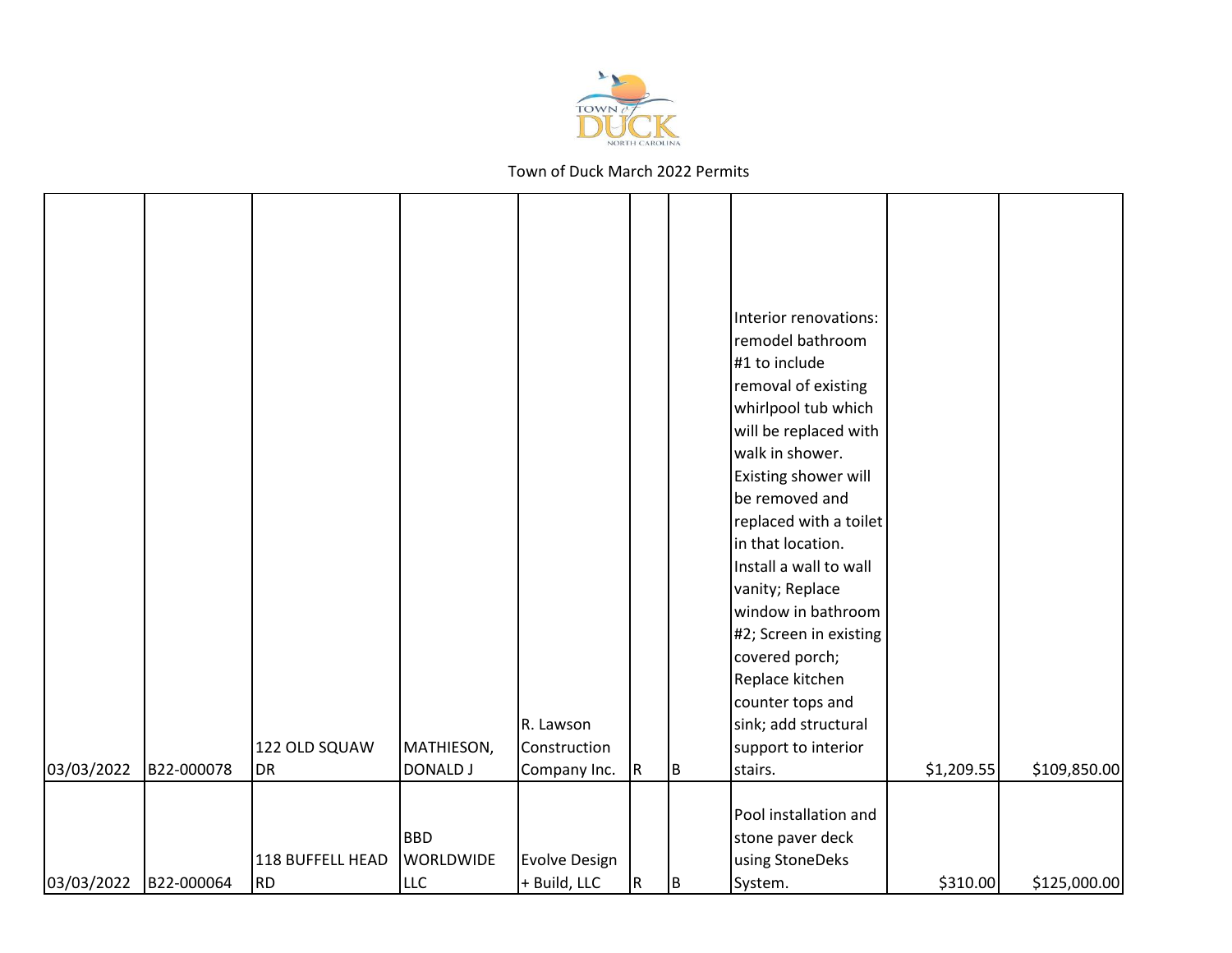

|            |            |                                   | HEFFERNAN,                                          | Olin Finch &                              |             |     | Addendum to B21-<br>0363 to permit old<br>work (By Others) on<br>pool barrier and<br>lattice under the<br>house, wet bar, and<br>gravel parking area<br>improvements. New<br>front entry porch<br>enclosure to create |            |                |
|------------|------------|-----------------------------------|-----------------------------------------------------|-------------------------------------------|-------------|-----|-----------------------------------------------------------------------------------------------------------------------------------------------------------------------------------------------------------------------|------------|----------------|
| 03/03/2022 | B22-000058 | 142 WAMPUM DR                     | <b>DAVID</b>                                        | Co.                                       | R           | IΒ  | 72 sf foyer.                                                                                                                                                                                                          | \$135.00   | \$5,250.00     |
| 03/03/2022 | B22-000066 | 120 SANDY RIDGE<br><b>RD</b>      | DUNLEVY,<br><b>HARRY A</b>                          | R. Lawson<br>Construction<br>Company Inc. | R           | IΒ  | demolish home and<br>remove all<br>debris/remnant of<br>old home. Construct<br>new 5 bdrm home                                                                                                                        | \$5,499.50 | \$2,464,000.00 |
| 03/03/2022 | B22-000068 | 120 OSPREY RIDGE<br><b>RD</b>     | HARDWICK,<br><b>KEITH</b>                           | Olin Finch &<br>Co.                       | $\mathsf R$ | lв  | Construction of a<br>new 6 bedroom<br>single family<br>residential dwelling<br>with pool, septic and<br>parking per<br>submitted plans                                                                                | \$5,321.40 | \$1,938,000.00 |
|            |            |                                   |                                                     | Liberty                                   |             |     | Replace top level                                                                                                                                                                                                     |            |                |
|            |            | <b>107 STATION BAY</b>            | <b>EANES, ASHLEY</b>                                | Property                                  |             |     | east decking and                                                                                                                                                                                                      |            |                |
| 03/04/2022 | B22-000072 | <b>DR</b>                         | E                                                   | Services, LLC                             | R.          | ΙB. | railings                                                                                                                                                                                                              | \$100.00   | \$13,500.00    |
| 03/04/2022 | B22-000074 | 159 A SCHOONER<br><b>RIDGE DR</b> | <b>SCHOONERS</b><br><b>RIDGE</b><br><b>PROPERTY</b> | Olin Finch &<br>Co.                       | $\mathsf C$ | IΒ  | Construct shed for<br>pool pump room.                                                                                                                                                                                 | \$100.00   | \$6,000.00     |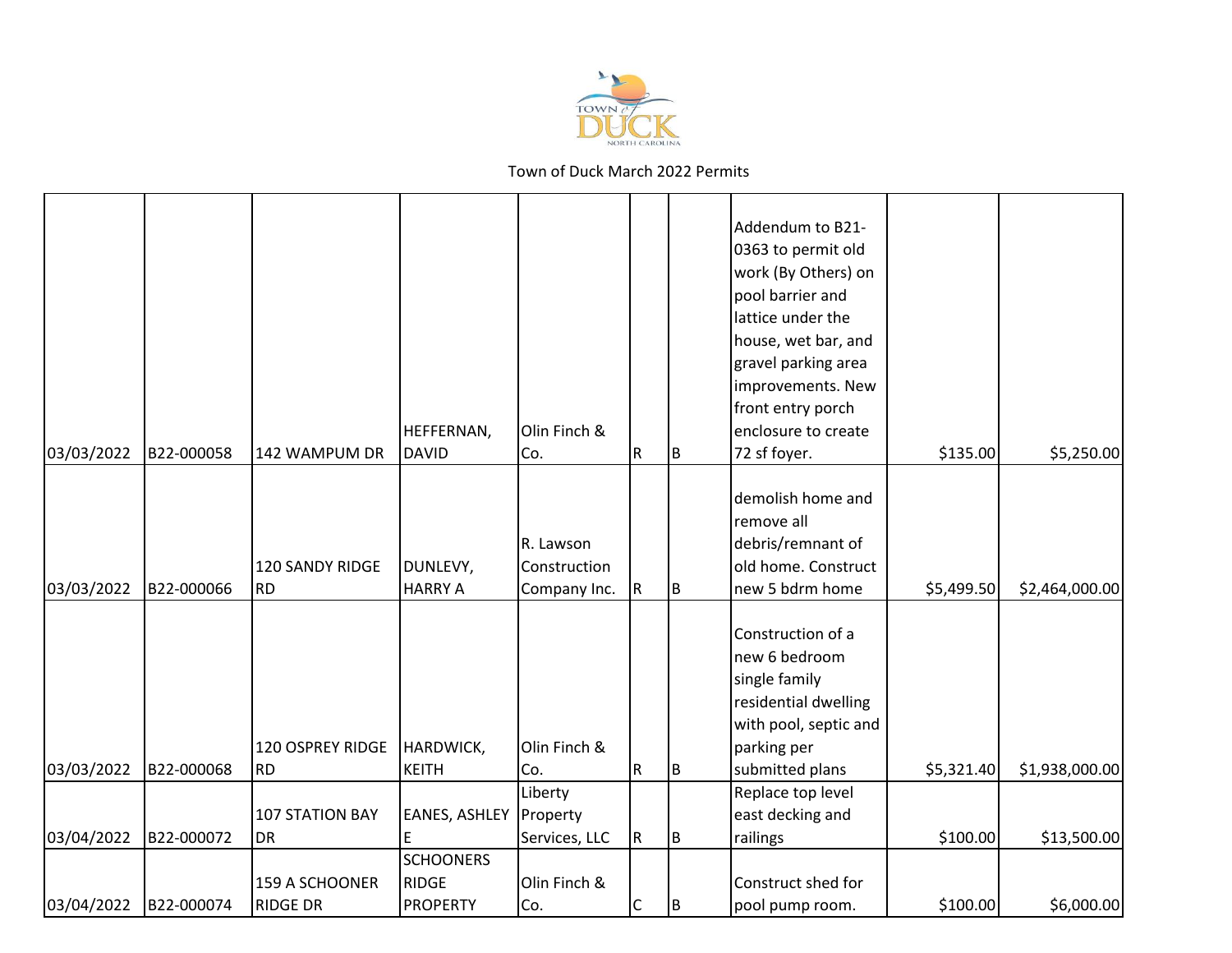

|            |             |                        |                    | Charles          |   |    | Add bathroom in         |          |             |
|------------|-------------|------------------------|--------------------|------------------|---|----|-------------------------|----------|-------------|
| 03/04/2022 | TR22-000052 | 102 PLOVER DR          | <b>HALL, CARL</b>  | Gwatkin          | R | P  | garage                  | \$140.00 | \$4,000.00  |
|            |             |                        |                    |                  |   |    | Wire bathroom           |          |             |
| 03/07/2022 | TR22-000040 | 102 PLOVER DR          | HALL, CARL         | C. Gunter Urch R |   | E  | addition                | \$130.00 | \$1,000.00  |
|            |             |                        |                    |                  |   |    |                         |          |             |
|            |             |                        |                    |                  |   |    | Demo floors, toilets    |          |             |
|            |             |                        |                    |                  |   |    | and vanities in three   |          |             |
|            |             |                        |                    | Cornerstone      |   |    | bathrooms and one       |          |             |
|            |             |                        | CATALDO,           | Marine &         |   |    | wet bar on ground       |          |             |
|            |             | 107 BEACHCOMBER THOMAS |                    | Remodeling       |   |    | floor and replace       |          |             |
| 03/07/2022 | B22-000086  | <b>CT</b>              | <b>CHRISTOPHER</b> | <b>LLC</b>       | R | B  | with new.               | \$260.00 | \$30,500.00 |
|            |             |                        |                    |                  |   |    |                         |          |             |
|            |             |                        |                    |                  |   |    | Replace all deck        |          |             |
|            |             |                        |                    |                  |   |    | boards, handrails,      |          |             |
|            |             |                        |                    |                  |   |    | stringer and steps      |          |             |
|            |             |                        |                    |                  |   |    | and top caps. No        |          |             |
|            |             |                        | CONQUEST,          | KICZ             |   |    | girders and no          |          |             |
| 03/08/2022 | B22-000084  | 132 SEA EIDER CT       | <b>TOBY</b>        | Maintenance      | R | B  | change in footprint.    | \$110.00 | \$22,000.00 |
|            |             |                        |                    |                  |   |    |                         |          |             |
|            |             |                        |                    |                  |   |    | C/O 3 SYSTEMS, 16       |          |             |
|            |             |                        |                    |                  |   |    | SEER 2TON, 16 SEER      |          |             |
|            |             |                        |                    |                  |   |    | 3.5TON AND 16 SEER      |          |             |
|            |             |                        |                    |                  |   |    | <b>5TON REUSE STAND</b> |          |             |
|            |             |                        | FENTON,            | Douglas          |   |    | AND LINESETS AND        |          |             |
| 03/08/2022 | TR22-000049 | 118 GIFFORD CIR        | <b>ROBERT</b>      | Wakeley          | R | M  | DUCT WORK.              | \$280.00 | \$25,333.00 |
|            |             |                        |                    |                  |   |    | Install 12,000 BTU      |          |             |
|            |             |                        |                    |                  |   |    | mini split heat pump    |          |             |
|            |             |                        |                    |                  |   |    | and wall hung           |          |             |
|            |             |                        |                    |                  |   |    | ductless air handler    |          |             |
|            |             | <b>152 CHRISTOPHER</b> |                    |                  |   |    | in ground floor         |          |             |
| 03/08/2022 | TR22-000054 | <b>DR</b>              | <b>SCOTT, MARY</b> | Joe Simpson      | R | lм | apartment               | \$160.00 | \$3,740.00  |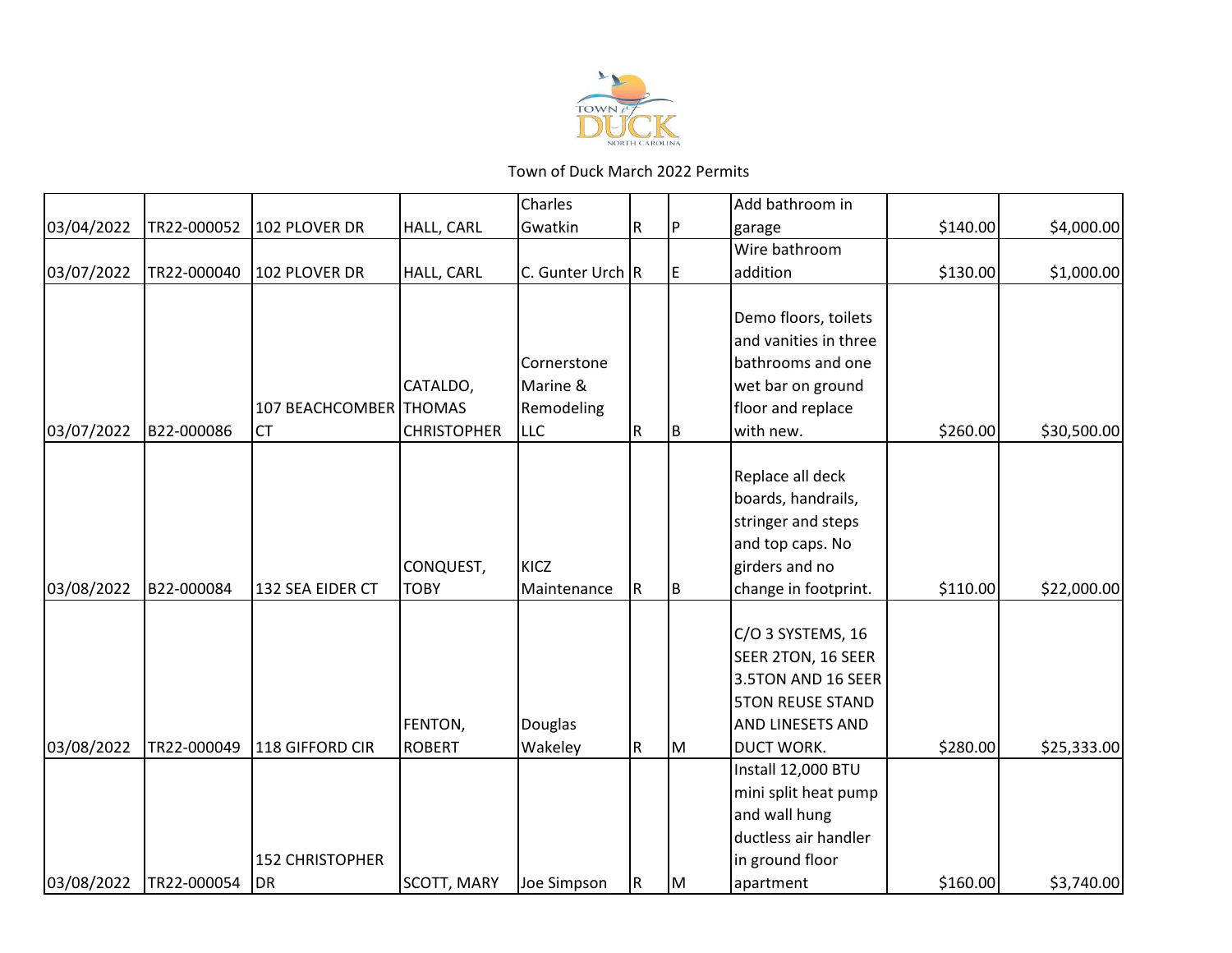

| 03/08/2022 | TR22-000055 | 1177 DUCK RD                        | <b>SCARBOROUGH</b><br><b>FAIRE IN DUCK</b><br><b>LLC</b> | Joe Simpson                 | C         | lм  | <b>Heart Restaurant</b><br>Replace existing<br>system with a 2.5<br>ton split system heat<br>pump and air<br>handler in west side<br>of bar in restaurant | \$160.00 | \$8,760.00  |
|------------|-------------|-------------------------------------|----------------------------------------------------------|-----------------------------|-----------|-----|-----------------------------------------------------------------------------------------------------------------------------------------------------------|----------|-------------|
|            |             |                                     |                                                          |                             |           |     |                                                                                                                                                           |          |             |
|            |             |                                     | MIYAMOTO,                                                |                             |           |     | Replace existing<br>system in recreation<br>room with 12,000<br>BTU mini split heat<br>pump with ductless                                                 |          |             |
| 03/09/2022 | TR22-000053 | 111 SETTLERS LN                     | <b>LANCE</b>                                             | Joe Simpson                 | ${\sf R}$ | M   | wall hung air handler                                                                                                                                     | \$160.00 | \$3,820.00  |
| 03/09/2022 | B22-000085  | 107 DUCK RIDGE<br><b>VILLAGE CT</b> | RILEY, SHAWN                                             | Sandy Bottom<br>Homes       | R         | Iв. | Install 12 x 24<br>fiberglass pool,<br>concrete pool<br>surround, and pool<br>barrier                                                                     | \$300.00 | \$45,000.00 |
| 03/09/2022 | B22-000081  | 1195 DUCK RD                        | VLAHOS,<br><b>LAMBROS</b>                                | Stateline<br>Builders, Inc. | C         | Iв. | Add a 12 x 32<br><b>Stateline builders</b><br>shed to the property<br>to provide additional<br>retail space.                                              | \$134.40 | \$12,900.00 |
|            |             |                                     |                                                          | A. Thomas                   |           |     | Install pilings and                                                                                                                                       |          |             |
|            |             |                                     | <b>ALLIS</b>                                             | Construction                |           |     | build 10' x 10'                                                                                                                                           |          |             |
| 03/10/2022 | B22-000065  | 1240 DUCK RD                        | <b>HOLDINGS LLC</b>                                      | Co. LLC                     | R         | B   | gazebo.                                                                                                                                                   | \$100.00 | \$15,000.00 |
| 03/10/2022 | B22-000095  | 164 OCEAN WAY                       | JOHNSON, S<br><b>DANIEL</b>                              | Olin Finch &<br>Co.         | R         | B   | Demo existing SFD<br>and install T- Pole                                                                                                                  | \$425.00 | \$14,000.00 |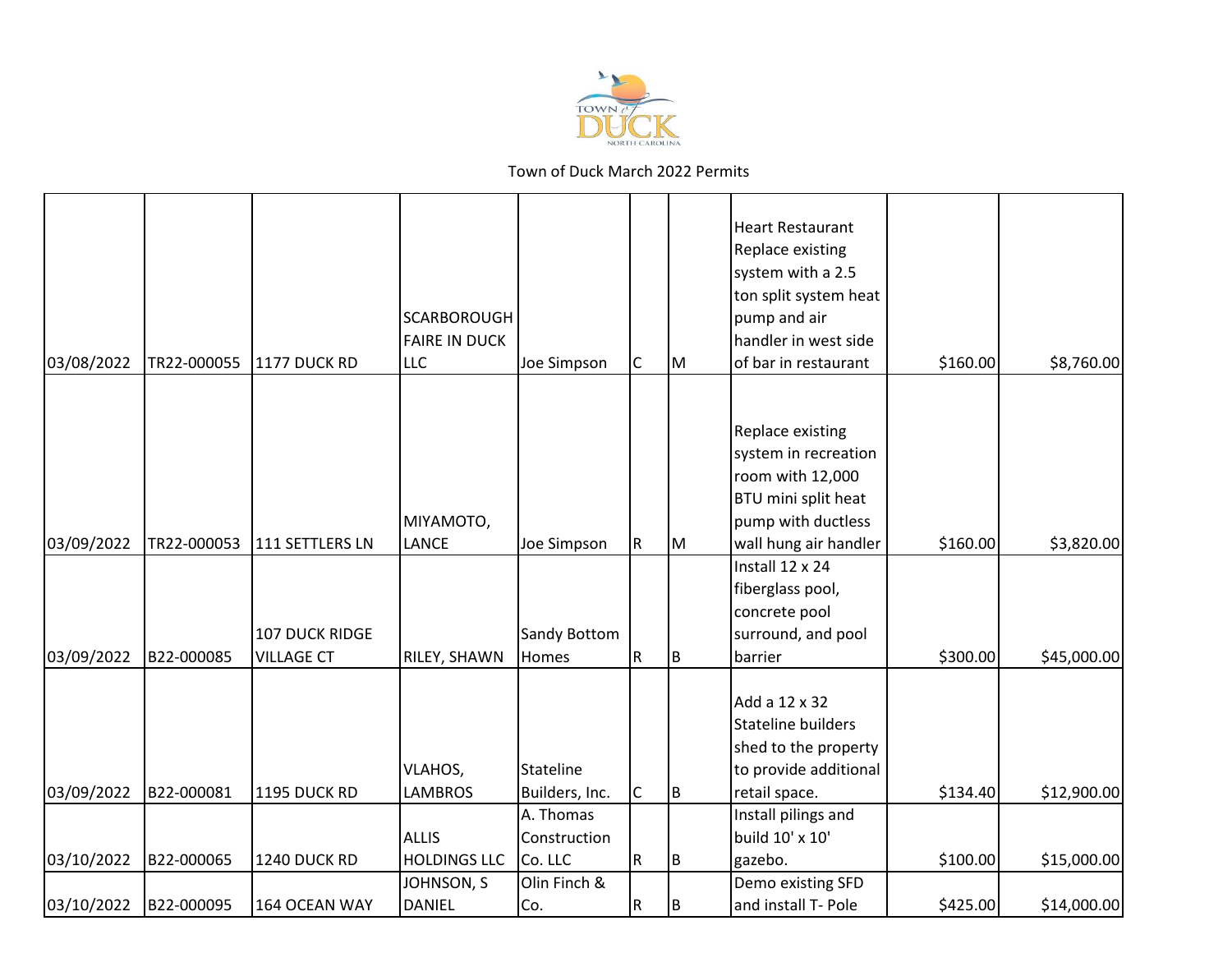

|            |             |                                       |                               | Sanderling          |              |     |                                                                                                                                                                                          |          |             |
|------------|-------------|---------------------------------------|-------------------------------|---------------------|--------------|-----|------------------------------------------------------------------------------------------------------------------------------------------------------------------------------------------|----------|-------------|
|            |             |                                       |                               | Construction,       |              |     | Replace all siding on                                                                                                                                                                    |          |             |
| 03/10/2022 | B22-000071  | 163 OCEAN WAY                         | OBX BOX, LLX                  | Inc.                | R            | B   | <b>SFD</b>                                                                                                                                                                               | \$110.00 | \$14,680.00 |
|            |             | 117 C118 SEA                          | <b>QUILL HOLDING Matius</b>   |                     |              |     | Install exhaust fan,<br>ceiling fan light<br>wiring, and install<br>new 3-gang switch<br>box for new ceiling                                                                             |          |             |
| 03/10/2022 | TR22-000050 | <b>COLONY DR</b>                      | COMPANY, LLC Antonio Florez R |                     |              | IE. | fan/light                                                                                                                                                                                | \$130.00 | \$1,846.60  |
| 03/10/2022 | TR22-000051 | 125 SPECKLE TROUT NOEL E<br><b>DR</b> | ASHBAUGH,<br><b>TRUSTEE</b>   | <b>Edwin Miller</b> | $\mathsf{R}$ | lм  | Replace heat pump<br>with 2 ton 14 SEER<br>American Standard<br>heat pump and full<br>replacement with 2.5<br>ton 14 SEER<br>American Standard<br>indoor and outdoor<br>heat pump system | \$190.00 | \$9,400.00  |
|            |             |                                       | ROBERTSON,                    |                     |              |     |                                                                                                                                                                                          |          |             |
| 03/10/2022 | B22-000057  | 117 WAXWING LN                        | <b>KEVIN</b><br>MATTHEW       |                     | ${\sf R}$    | Iв. | Relocate and install<br>hot tub on top deck.                                                                                                                                             | \$130.00 | \$1,000.00  |
|            |             |                                       | THANOS,                       |                     |              |     | Inspect washer/                                                                                                                                                                          |          |             |
| 03/11/2022 | TR22-000008 | 134 2I PLOVER DR                      | <b>THEODORE</b>               | <b>Jim Connors</b>  | R            | E   | dryer install                                                                                                                                                                            | \$130.00 | \$150.00    |
| 03/11/2022 | TR22-000056 | 129 ACORN OAK<br><b>AVE</b>           | DRUMHELLER,<br><b>JOE</b>     | Brian<br>McDonald   | $\mathsf R$  | Iм  | Replace Hvac with 14<br>seer 3 and 3.5 ton<br>Daikin airhandlers<br>and heatpumps                                                                                                        | \$220.00 | \$16,639.00 |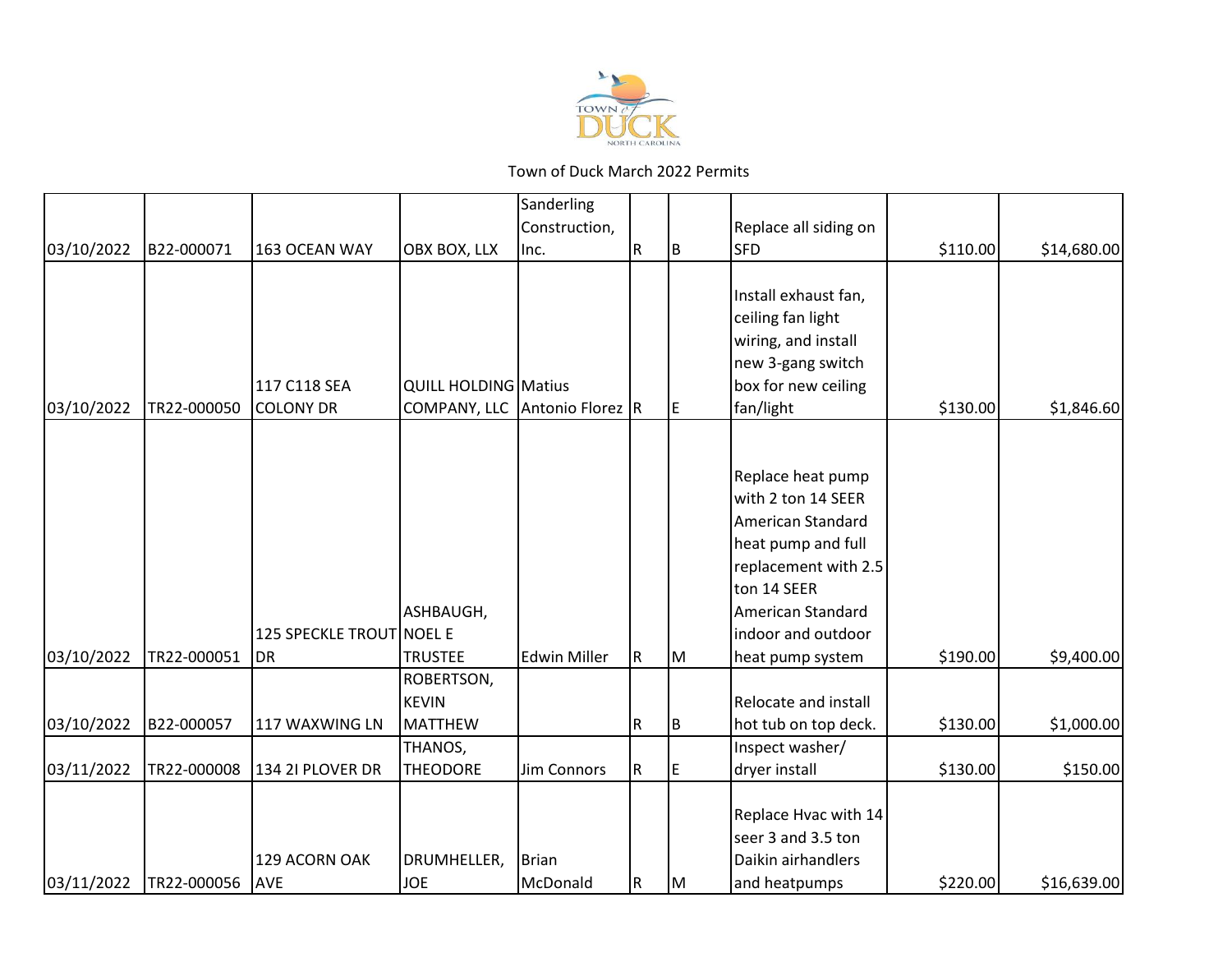

|            |            |                             |                      |                      |           |     | <b>Construct New 4</b>   |            |              |
|------------|------------|-----------------------------|----------------------|----------------------|-----------|-----|--------------------------|------------|--------------|
|            |            |                             |                      | Neal                 |           |     | <b>Bedroom Single</b>    |            |              |
|            |            |                             | DEVROUDE,            | Contracting          |           |     | <b>Family Residence</b>  |            |              |
| 03/11/2022 | B22-000077 | 134 OLDE DUCK RD            | <b>SHAWN S</b>       | Group, Inc.          | R         | IB. | With Pool                | \$2,888.40 | \$736,000.00 |
|            |            |                             |                      |                      |           |     |                          |            |              |
|            |            |                             |                      |                      |           |     |                          |            |              |
|            |            |                             |                      |                      |           |     | <b>Reconstruct North</b> |            |              |
|            |            |                             |                      |                      |           |     | and East side decks      |            |              |
|            |            |                             |                      |                      |           |     | and stairs including     |            |              |
|            |            |                             |                      |                      |           |     | piling, joist and        |            |              |
|            |            |                             |                      |                      |           |     | handrails;               |            |              |
|            |            |                             |                      |                      |           |     | <b>Reconstruct South</b> |            |              |
|            |            |                             |                      |                      |           |     | side deck, joist and     |            |              |
|            |            |                             |                      |                      |           |     | rails; redeck            |            |              |
|            |            | 120 BUFFELL HEAD            | HUNTER, ANNE Cynergy |                      |           |     | screened porch areas     |            |              |
| 03/11/2022 | B22-000079 | <b>RD</b>                   | E                    | <b>Solutions LLC</b> | R         | ΙB. | along West side.         | \$274.00   | \$75,000.00  |
|            |            |                             | <b>BARRIER</b>       |                      |           |     |                          |            |              |
|            |            |                             | <b>ISLAND</b>        |                      |           |     |                          |            |              |
|            |            |                             | <b>STATION</b>       | <b>Clark Nexsen</b>  |           |     |                          |            |              |
|            |            |                             | <b>PROPERTY</b>      | Construction         |           |     |                          |            |              |
| 03/14/2022 | B22-000091 | 1245 DUCK RD                | <b>OWNERS</b>        | Services Inc         | R         | ΙB  | Jobsite trailer          | \$166.40   | \$3,500.00   |
|            |            |                             |                      | Sea Thru             |           |     |                          |            |              |
|            |            | 124 North SNOW              | MAGEL,               | Construction,        |           |     | Replacement of           |            |              |
| 03/15/2022 | B22-000093 | <b>GEESE DR</b>             | <b>ROBERT W JR</b>   | Inc.                 | R         | ΙB. | siding                   | \$110.00   | \$44,194.00  |
|            |            |                             |                      |                      |           |     | Replace handrails on     |            |              |
|            |            | 128 DUCK LANDING VAN RIPER, |                      | Darrell              |           |     | top deck on backside     |            |              |
| 03/15/2022 | B22-000094 | <b>LN</b>                   | CHAD                 | Marshall             | ${\sf R}$ | ΙB. | of house                 | \$100.00   | \$5,000.00   |
|            |            |                             |                      | <b>ADP</b>           |           |     |                          |            |              |
|            |            | 117 East SEA HAWK   PERRY,  |                      | <b>CONSTRUCTIO</b>   |           |     |                          |            |              |
| 03/15/2022 | B22-000088 | <b>DR</b>                   | <b>WILLIAM R</b>     | N                    | ${\sf R}$ | ΙB. | Kitchen remodel          | \$139.50   | \$49,000.00  |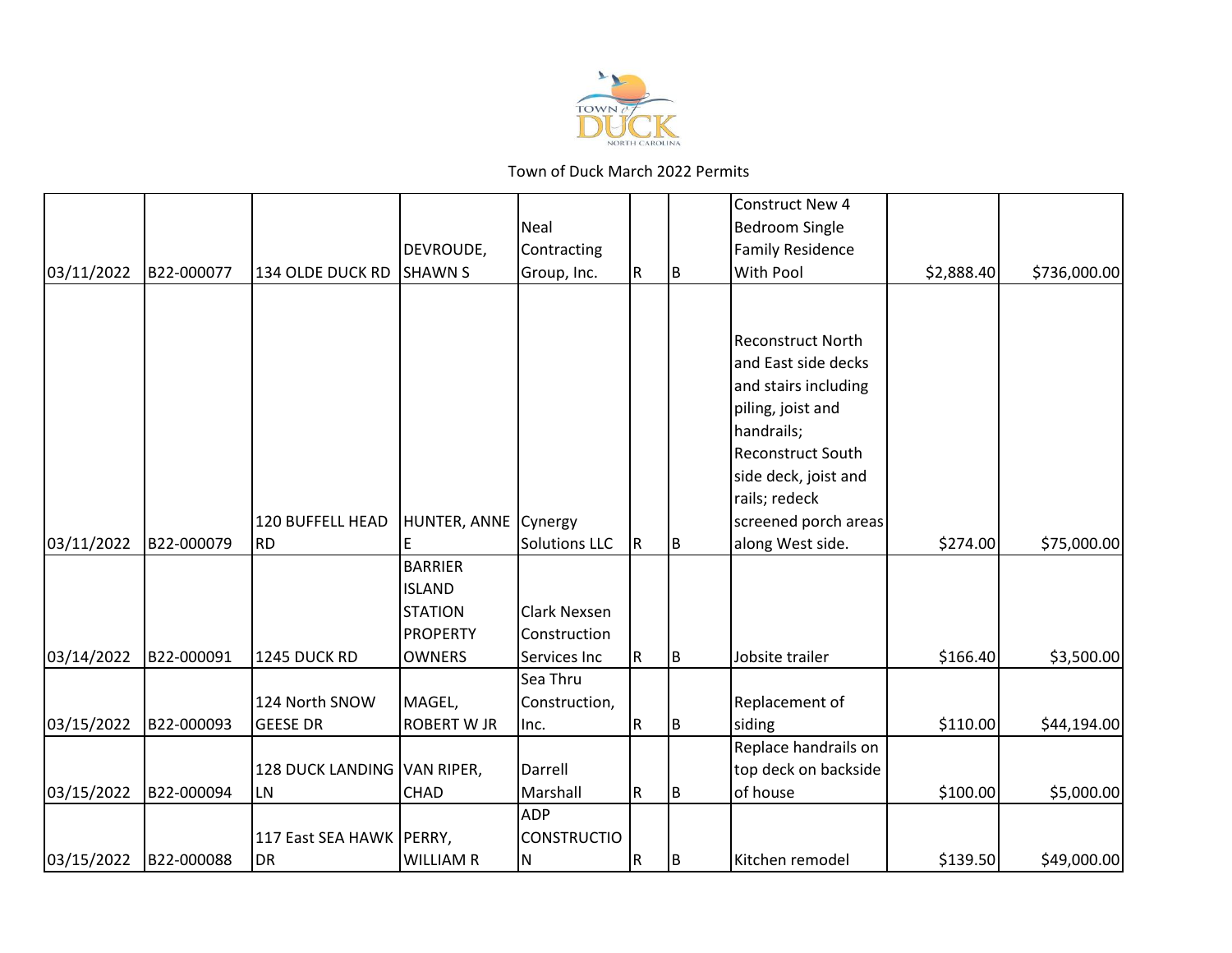

|            |            |              |                    |                     |   |    | Building 300: light  |          |              |
|------------|------------|--------------|--------------------|---------------------|---|----|----------------------|----------|--------------|
|            |            |              |                    |                     |   |    | demo and             |          |              |
|            |            |              |                    |                     |   |    | renovation of 20     |          |              |
|            |            |              |                    |                     |   |    | apartments; scope of |          |              |
|            |            |              |                    |                     |   |    | work includes new    |          |              |
|            |            |              |                    |                     |   |    | doors; new trim      |          |              |
|            |            |              |                    |                     |   |    | around doors, walls, |          |              |
|            |            |              |                    |                     |   |    | and windows; new     |          |              |
|            |            |              |                    |                     |   |    | flooring; new paint; |          |              |
|            |            |              |                    |                     |   |    | new cabinets; light  |          |              |
|            |            |              |                    |                     |   |    | drywall repairs; and |          |              |
|            |            |              |                    |                     |   |    | light plumbing       |          |              |
|            |            |              |                    |                     |   |    | repairs; plumbing    |          |              |
|            |            |              | <b>BARRIER</b>     | <b>Clark Nexsen</b> |   |    | demo of 8 existing   |          |              |
|            |            |              | <b>ISLAND</b>      | Construction        |   |    | tubs, replace with   |          |              |
| 03/15/2022 | B22-000090 | 1245 DUCK RD | <b>STATION INC</b> | Services Inc        | R | 1B | showers.             | \$300.00 | \$406,000.00 |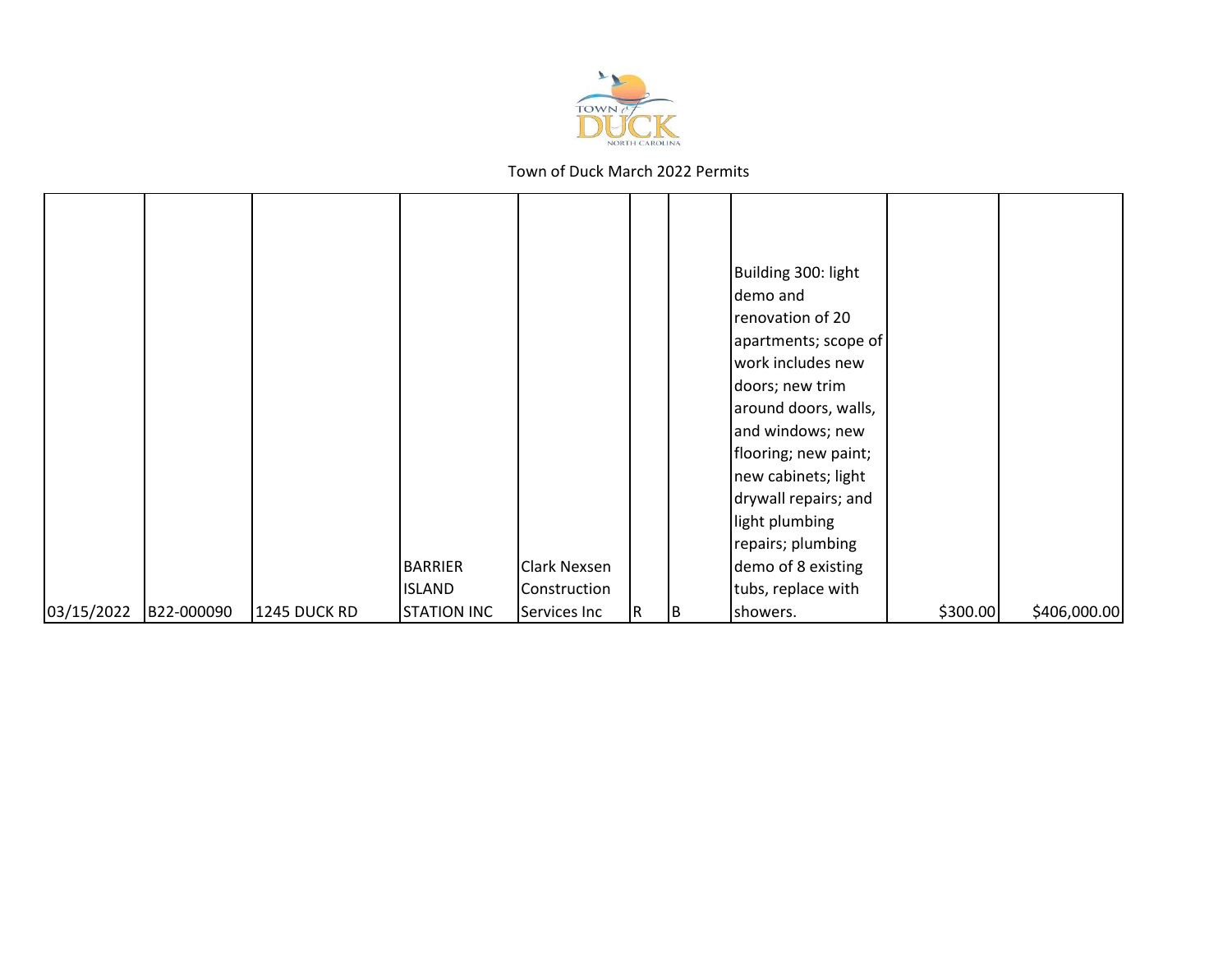

|            |            |                              | <b>BARRIER</b><br><b>ISLAND</b> | <b>Clark Nexsen</b><br>Construction |   |     | Building 500: light<br>demo and<br>renovation of 30<br>apartments; scope of<br>work includes new<br>doors; new trim<br>around doors, walls,<br>and windows; new<br>flooring; new paint;<br>new cabinets; light<br>drywall repairs; and<br>light plumbing<br>repairs; plumbing<br>removal of 17 |          |              |
|------------|------------|------------------------------|---------------------------------|-------------------------------------|---|-----|------------------------------------------------------------------------------------------------------------------------------------------------------------------------------------------------------------------------------------------------------------------------------------------------|----------|--------------|
| 03/15/2022 | B22-000097 | 1245 DUCK RD                 | <b>STATION INC</b>              | Services Inc                        | R | IB. | existing hot tubs.                                                                                                                                                                                                                                                                             | \$400.00 | \$609,000.00 |
|            |            |                              |                                 | Coastal                             |   |     | Remodel kitchen and                                                                                                                                                                                                                                                                            |          |              |
|            |            | 119 East TUCKAHOE PROZINSKI, |                                 | Construction                        |   |     | 2 bathrooms on                                                                                                                                                                                                                                                                                 |          |              |
| 03/15/2022 | B22-000098 | DR                           | <b>THOMAS M</b>                 | of NC                               | R | B   | second floor.                                                                                                                                                                                                                                                                                  | \$186.00 | \$25,000.00  |
|            |            | 155 SCARBOROUGH COLKITT,     |                                 | Sandscapes,                         |   |     | Replace pool coping.<br>Remove existing<br>concrete pool deck<br>and replace with<br>pavers. Install new<br>irrigation for<br>backyard. Install 13' x                                                                                                                                          |          |              |
| 03/15/2022 | B22-000082 | <b>LN</b>                    | MICHAEL A                       | lnc.                                | R | B   | 9' tiki bar with roof.                                                                                                                                                                                                                                                                         | \$140.95 | \$11,500.00  |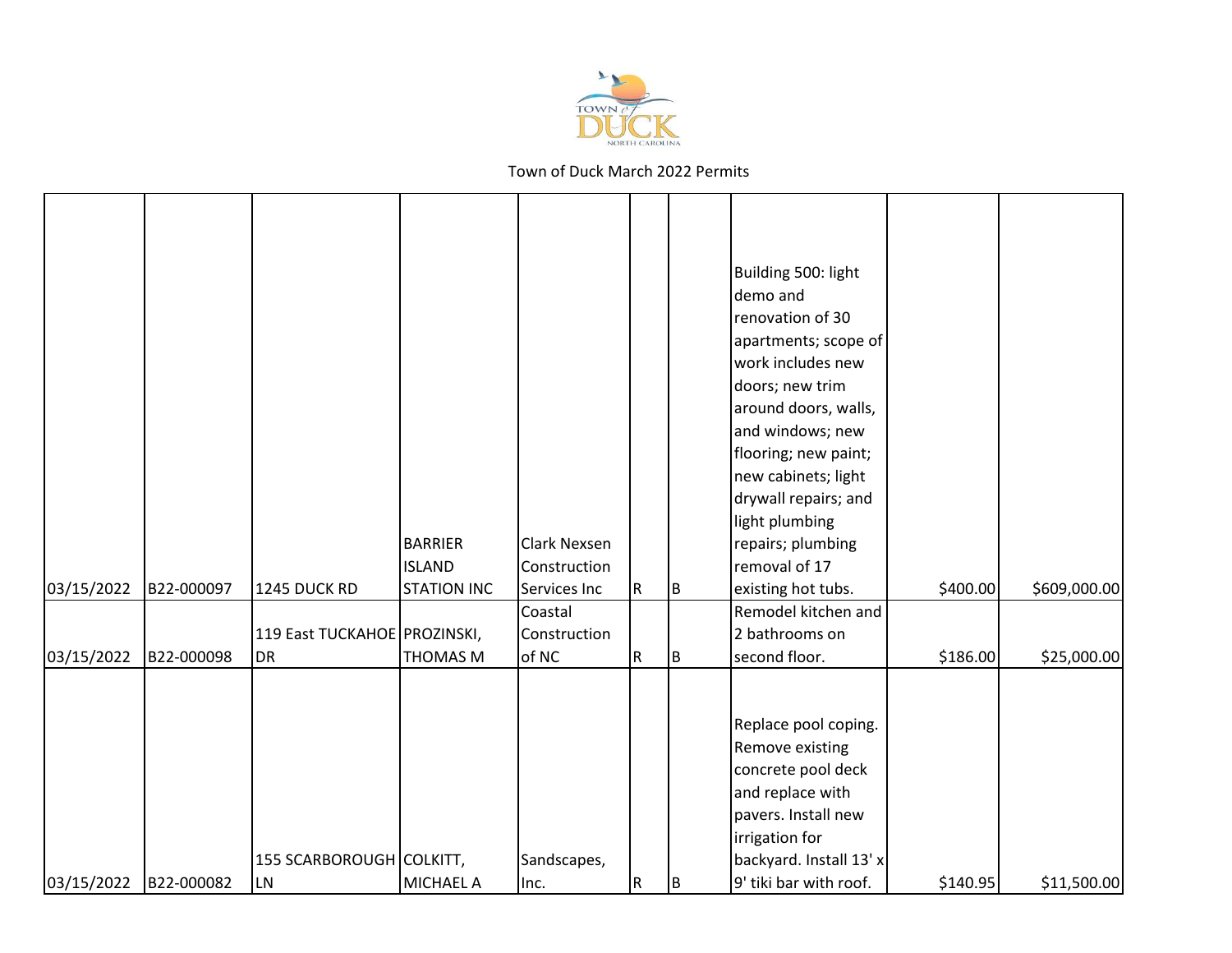

|            |             |                     |                                 |                       |                         |     | 60 Amp service for            |            |                |
|------------|-------------|---------------------|---------------------------------|-----------------------|-------------------------|-----|-------------------------------|------------|----------------|
|            |             |                     |                                 |                       |                         |     | phone fiber                   |            |                |
|            |             |                     | STORY, WALTER                   |                       |                         |     | equipment in the              |            |                |
| 03/15/2022 | TR22-000059 | 1177 DUCK RD        | Ε                               | Elbert Bryant         | $\overline{\mathsf{C}}$ | IE. | utility easement,             | \$130.00   | \$1,800.00     |
|            |             |                     |                                 |                       |                         |     |                               |            |                |
|            |             |                     |                                 |                       |                         |     | Wall, rail and under          |            |                |
|            |             |                     | SCARBOROUGH                     |                       |                         |     | canopy signage for            |            |                |
|            |             |                     | <b>LANE SHOPPES</b>             |                       |                         |     | <b>Street Legal Golf Cart</b> |            |                |
| 03/16/2022 | S22-000002  | <b>1171 DUCK RD</b> | <b>LLC</b>                      | <b>BECKY SNIDER</b> C |                         | IS  | Rentals.                      | \$150.00   | \$2,425.00     |
|            |             |                     |                                 |                       |                         |     |                               |            |                |
|            |             |                     | <b>BECKER,</b>                  |                       |                         |     | Inspect plumbing for          |            |                |
| 03/16/2022 | TR22-000028 | 134 1E PLOVER DR    | <b>GEORGE</b>                   | Joe Szalkiewicz R     |                         | IP. | washer and dryer              | \$120.00   | \$600.00       |
|            |             |                     | KURTYKA,                        |                       |                         |     | Inspect washer and            |            |                |
| 03/16/2022 | TR22-000029 | 134 1B PLOVER DR    | <b>BRIAN</b>                    | Joe Szalkiewicz R     |                         | IP. | dryer installation            | \$120.00   | \$600.00       |
|            |             |                     |                                 |                       |                         |     |                               |            |                |
|            |             |                     |                                 |                       |                         |     | Inspect washer and            |            |                |
| 03/16/2022 | TR22-000030 | 134 3D PLOVER DR    | SEGO, CYNTHIA Joe Szalkiewicz R |                       |                         | IP. | dryer installation            | \$120.00   | \$600.00       |
|            |             |                     | <b>FORLANO</b>                  |                       |                         |     |                               |            |                |
|            |             |                     | PROPERTIES,                     |                       |                         |     | Signage for Holy Cow          |            |                |
| 03/17/2022 | S22-000001  | 1223 DUCK RD        | <b>LLC</b>                      | Basia Ilnicka         | $\overline{C}$          | ls  | Creamery                      | \$100.00   | \$1,000.00     |
|            |             |                     | HORVATH,                        | Carignan &            |                         |     |                               |            |                |
| 03/17/2022 | LD22-000008 | 104 FLIGHT DR       | <b>ANTHONY</b>                  | Associates            | IR.                     | B   | Septic repair                 | \$25.00    | \$7,000.00     |
|            |             |                     |                                 |                       |                         |     |                               |            |                |
|            |             |                     |                                 | R.M. Saunders,        |                         |     |                               |            |                |
|            |             |                     |                                 | General               |                         |     |                               |            |                |
|            |             |                     | HEALY,                          | Contractor,           |                         |     |                               |            |                |
| 03/17/2022 | B22-000083  | 132 BRANDON CT      | <b>TIMOTHY P</b>                | Inc.                  | IR.                     | IΒ  | New 3 bedroom SFD             | \$2,946.25 | \$1,200,000.00 |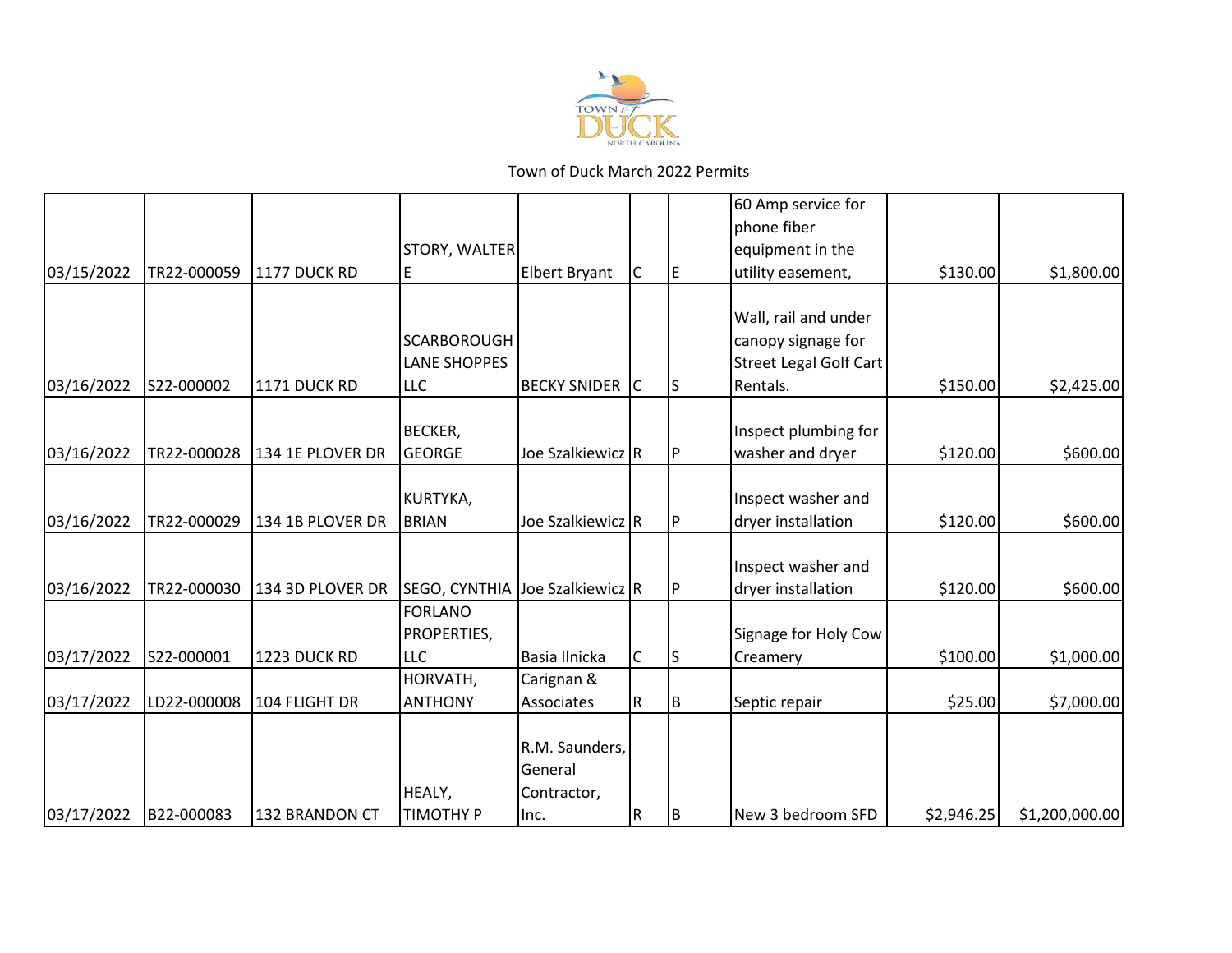

|            |             |                |                      |               |     |     | Permanent removal     |          |             |
|------------|-------------|----------------|----------------------|---------------|-----|-----|-----------------------|----------|-------------|
|            |             |                |                      |               |     |     | of specified areas of |          |             |
|            |             |                |                      |               |     |     | decking, widening of  |          |             |
|            |             |                |                      |               |     |     | the west side deck    |          |             |
|            |             |                |                      |               |     |     | by 13' and            |          |             |
|            |             |                |                      |               |     |     | construction of a     |          |             |
|            |             |                |                      |               |     |     | small 10x10           |          |             |
|            |             |                |                      |               |     |     | breakaway wall        |          |             |
|            |             |                |                      |               |     |     | storage unit located  |          |             |
|            |             |                |                      |               |     |     | beneath the house,    |          |             |
|            |             |                |                      |               |     |     | re-orientation of     |          |             |
|            |             |                | DIGILIO,             |               |     |     | front steps and rear  |          |             |
| 03/17/2022 | B22-000061  | 162 MANTOAC CT | <b>RUSSELL</b>       |               | R   | IB. | step addition.        | \$175.00 | \$30,000.00 |
|            |             |                |                      | Sea Thru      |     |     |                       |          |             |
|            |             | 118 DUCK HUNT  | O'MALLEY,            | Construction, |     |     | Front step and rail   |          |             |
| 03/18/2022 | B22-000099  | <b>CLUBLN</b>  | <b>ASHBY</b>         | lnc.          | R   | ΙB  | replacement           | \$110.00 | \$4,950.00  |
|            |             |                |                      |               |     |     |                       |          |             |
|            |             |                |                      |               |     |     | Replace old and non-  |          |             |
|            |             |                |                      |               |     |     | functional windows    |          |             |
| 03/18/2022 | B22-000092  | 104 DUNE RD    | <b>SCOTT, ROBERT</b> |               | R   | B   | and damaged siding    | \$100.00 | \$20,000.00 |
|            |             |                |                      |               |     |     | Replace existing      |          |             |
|            |             |                |                      |               |     |     | HVAC system with      |          |             |
|            |             |                |                      |               |     |     | new Carrier 4 Ton     |          |             |
|            |             |                | SABISTON,            |               |     |     | Heat pump and air     |          |             |
| 03/18/2022 | TR22-000057 | 115 WAXWING LN | <b>SCOTT</b>         | Gil Anderson  | IR. | IМ  | handler               | \$160.00 | \$19,395.00 |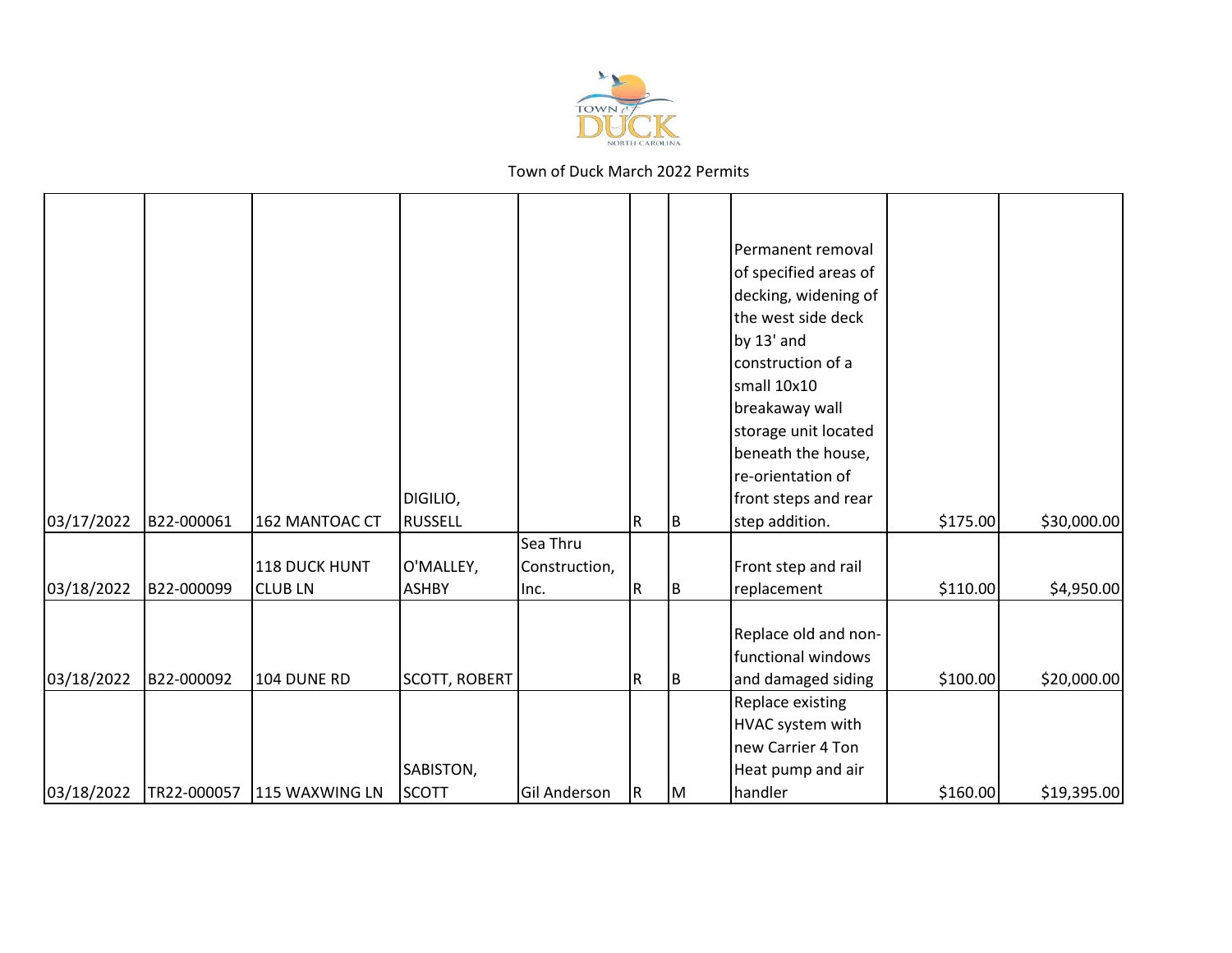

|            |             |                        |                  |                     |           |     | Replace existing heat  |          |             |
|------------|-------------|------------------------|------------------|---------------------|-----------|-----|------------------------|----------|-------------|
|            |             |                        |                  |                     |           |     | pump split system      |          |             |
|            |             |                        |                  |                     |           |     | with new 2-Ton, 16-    |          |             |
|            |             |                        |                  |                     |           |     | Seer Trane & existing  |          |             |
|            |             | <b>113 CANVAS BACK</b> | GUMBRECHT,       | Stephanie           |           |     | 50 gallon water        |          |             |
| 03/18/2022 | TR22-000061 | DR                     | <b>JOHN P</b>    | Gardner             | R         | lм  | heater with new.       | \$170.00 | \$12,577.00 |
|            |             |                        |                  |                     |           |     | REPLACE 15 SEER,       |          |             |
|            |             |                        |                  |                     |           |     | <b>TRANE, 2.5-TON,</b> |          |             |
|            |             |                        |                  |                     |           |     | 410A HEAT PUMP &       |          |             |
|            |             |                        |                  |                     |           |     | AIR HANDLER. ; INE &   |          |             |
|            |             |                        | KEAVENEY,        |                     |           |     | LOW VOTAGE             |          |             |
| 03/21/2022 | TR22-000060 | 109 MARLIN DR          | <b>KEVIN</b>     | <b>Steven Smith</b> | ${\sf R}$ | M   | WIRING.                | \$160.00 | \$7,700.00  |
|            |             |                        |                  |                     |           |     | Replace decking,       |          |             |
|            |             |                        |                  |                     |           |     | railing, and stairs;   |          |             |
|            |             |                        |                  | Jeffrey H.          |           |     | add 70 sf of new       |          |             |
|            |             |                        | SCARPELLI,       | Haskett             |           |     | decking to existing    |          |             |
| 03/22/2022 | B22-000096  | 122 SPYGLASS RD        | <b>RICHARD</b>   | Homes, Inc.         | R         | Iв. | deck                   | \$135.00 | \$20,500.00 |
|            |             |                        |                  |                     |           |     |                        |          |             |
|            |             |                        |                  |                     |           |     |                        |          |             |
|            |             |                        |                  |                     |           |     | Replacement of all     |          |             |
|            |             |                        |                  |                     |           |     | deck boards, railings  |          |             |
|            |             |                        |                  |                     |           |     | and joists. Two        |          |             |
|            |             |                        |                  |                     |           |     | 8"x10" girders being   |          |             |
|            |             |                        |                  |                     |           |     | replaced to meet       |          |             |
|            |             |                        |                  |                     |           |     | code where they        |          |             |
|            |             |                        |                  |                     |           |     | attach to home.        |          |             |
|            |             |                        |                  |                     |           |     | Replacement of stair   |          |             |
|            |             |                        | SHAW,            |                     |           |     | stringers, treads and  |          |             |
| 03/22/2022 | B22-000105  | 110 PLOVER DR          | <b>RICHARD N</b> |                     | ${\sf R}$ | ΙB. | railings.              | \$100.00 | \$8,600.00  |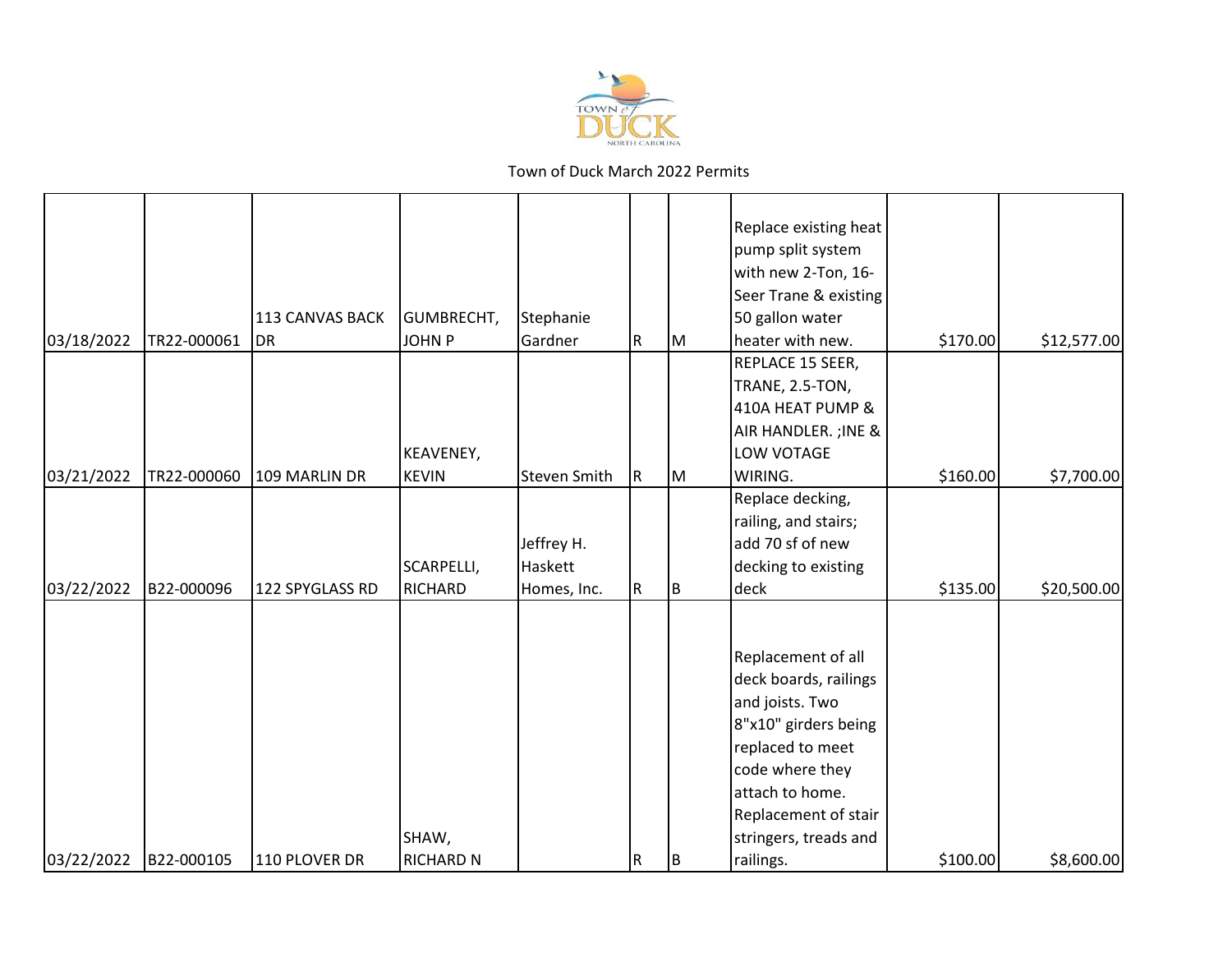

|            |             |                  |                                   | Gibbs             |     |    | Demo and reinstall           |          |             |
|------------|-------------|------------------|-----------------------------------|-------------------|-----|----|------------------------------|----------|-------------|
|            |             |                  | <b>SHIPS WATCH</b>                | Daughters NC,     |     |    | deck boards, railings,       |          |             |
| 03/22/2022 | B22-000109  | 1274 DUCK RD     | <b>ASSOCIATION</b>                | <b>LLC</b>        | IR. | ΙB | and stairs                   | \$178.15 | \$29,325.00 |
|            |             |                  |                                   |                   |     |    |                              |          |             |
|            |             |                  |                                   |                   |     |    |                              |          |             |
|            |             |                  |                                   |                   |     |    |                              |          |             |
|            |             |                  |                                   |                   |     |    | Siding replacement           |          |             |
|            |             |                  |                                   |                   |     |    | with new vinyl and           |          |             |
|            |             |                  |                                   |                   |     |    | LP Smart Board and           |          |             |
|            |             |                  |                                   |                   |     |    | Batten; replacement          |          |             |
|            |             |                  | <b>SCARAMELLINO Frasca Custom</b> |                   |     |    | of existing deck             |          |             |
| 03/23/2022 | B22-000100  | 108 DIANNE ST    | <b>MICHAEL</b>                    | Homes, LLC        | R   | IВ | boards and railings.         | \$110.00 | \$89,640.00 |
|            |             |                  |                                   |                   |     |    | <b>REPLACE THE DUCT</b>      |          |             |
|            |             |                  |                                   |                   |     |    | <b>SYSTEM THAT</b>           |          |             |
|            |             | 119 SHEARWATER   | SLAGEL, DALE E                    | Douglas           |     |    | <b>SERVICES THE TOP</b>      |          |             |
| 03/23/2022 | TR22-000062 | <b>WAY</b>       | <b>TRUSTEES</b>                   | Wakeley           | IR. | IМ | LVL.                         | \$100.00 | \$6,076.00  |
|            |             |                  |                                   |                   |     |    |                              |          |             |
|            |             |                  | THANOS,                           |                   |     |    | Inspect plumbing of          |          |             |
| 03/23/2022 | TR22-000027 | 134 2I PLOVER DR | <b>THEODORE</b>                   | Joe Szalkiewicz R |     |    | washer and dryer             | \$120.00 | \$600.00    |
|            |             |                  |                                   |                   |     |    |                              |          |             |
|            |             | 133 SCHOONER     | WEBB,                             |                   |     |    | 60 amp circuit for           |          |             |
| 03/24/2022 | TR22-000058 | <b>RIDGE DR</b>  | <b>WARWICK</b>                    | Arthur Fichter R  |     | ΙE | <b>Electric Car Charging</b> | \$130.00 | \$1,220.00  |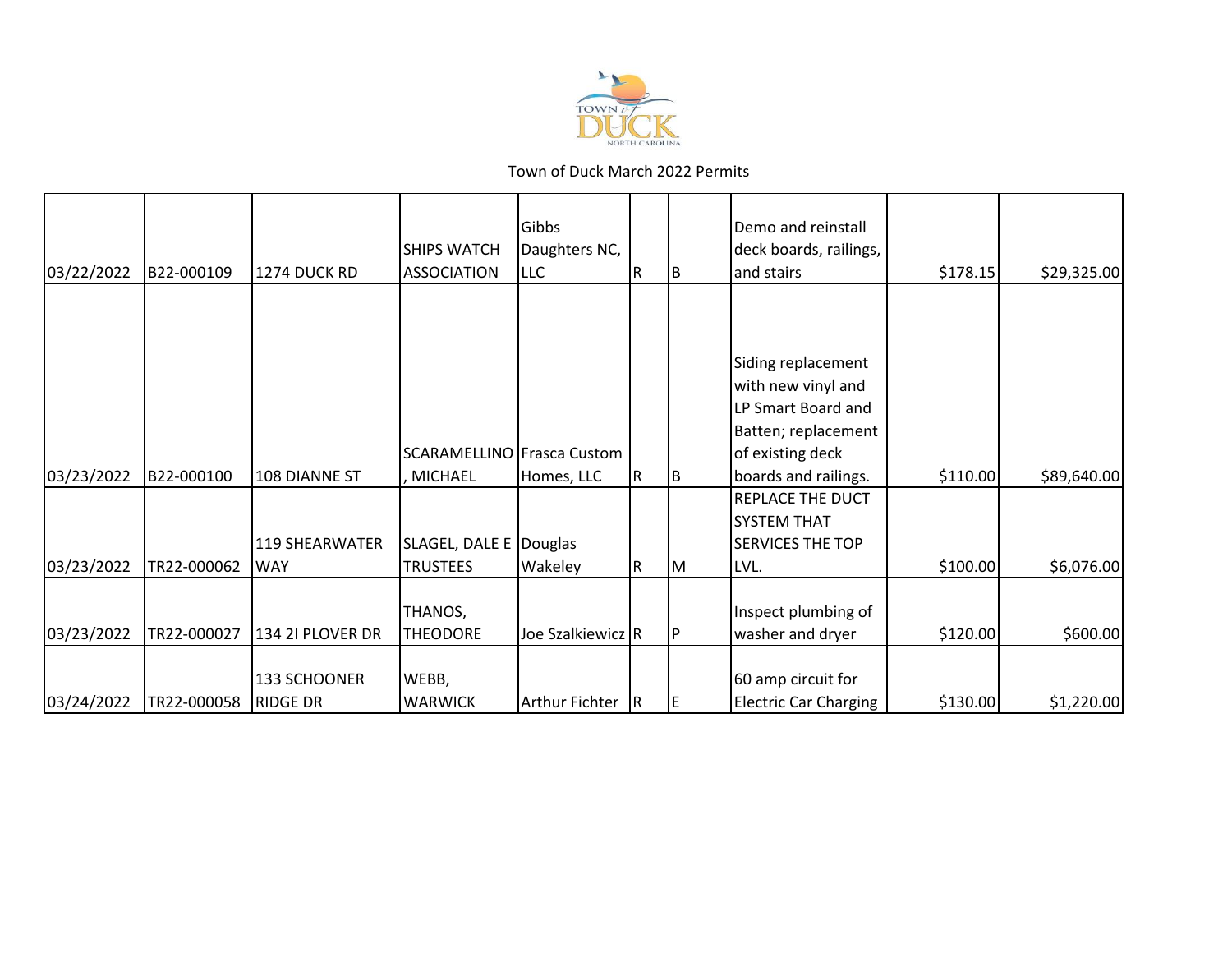

|            |            |               |                 |                    |   |    | Rebuild second level  |          |             |
|------------|------------|---------------|-----------------|--------------------|---|----|-----------------------|----------|-------------|
|            |            |               |                 |                    |   |    | deck on east side     |          |             |
|            |            |               |                 |                    |   |    | within same           |          |             |
|            |            |               |                 |                    |   |    | footprint; use        |          |             |
|            |            |               |                 |                    |   |    | existing pilings.     |          |             |
|            |            |               |                 |                    |   |    | Replacing 2x12"       |          |             |
|            |            |               |                 |                    |   |    | girders on 3 sides of |          |             |
|            |            |               |                 |                    |   |    |                       |          |             |
|            |            |               |                 |                    |   |    | deck, add 8x8"        |          |             |
|            |            |               |                 |                    |   |    | supports at upper     |          |             |
|            |            |               |                 |                    |   |    | level. Replace deck   |          |             |
|            |            |               |                 |                    |   |    | boards and railings.  |          |             |
|            |            |               |                 |                    |   |    | Replace stair         |          |             |
|            |            |               |                 |                    |   |    | stringers, band       |          |             |
|            |            |               |                 |                    |   |    | boards, treads and    |          |             |
|            |            |               |                 |                    |   |    | risers. Replace cedar |          |             |
|            |            |               |                 |                    |   |    | siding and            |          |             |
|            |            |               |                 | <b>Outer Banks</b> |   |    | weatherproofing on    |          |             |
|            |            |               | MIANOWANY,      | Cottage            |   |    | north, east and       |          |             |
|            |            |               | <b>JOSEPH A</b> | Renovations,       |   |    | partial west side of  |          |             |
| 03/24/2022 | B22-000104 | 131 THRUSH CT | <b>TRUSTEES</b> | Inc.               | R | ΙB | home.                 | \$110.00 | \$62,250.00 |
|            |            |               |                 |                    |   |    |                       |          |             |
|            |            |               | CAFFEY'S        | <b>REGGIE</b>      |   |    | Replace decking and   |          |             |
|            |            |               | <b>QUARTERS</b> | <b>OWENS</b>       |   |    | handrail, and 2 sets  |          |             |
|            |            |               | <b>PROPERTY</b> | <b>CONSTRUCTIO</b> |   |    | of deck stairs with   |          |             |
| 03/28/2022 | B22-000110 | 1418 DUCK RD  | <b>OWNERS</b>   | <b>N COMPANY</b>   | R | ΙB | stringers.            | \$100.00 | \$25,720.00 |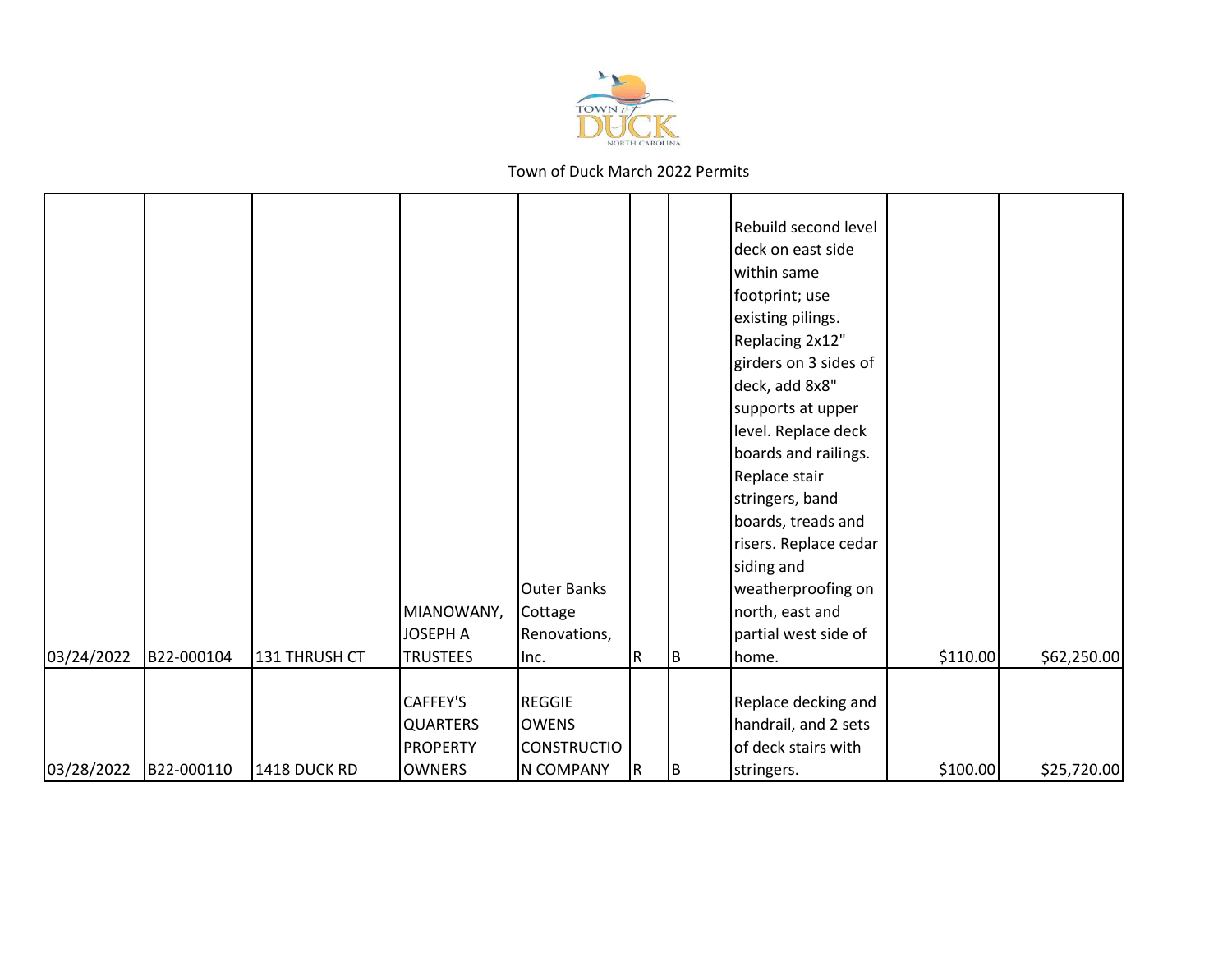

|            |             |                     |                                  | KICZ               |           |          | Remove and Replace<br>east side stairs,<br>including stringers,<br>treads, landing deck,<br>handrail posts, and                             |          |            |
|------------|-------------|---------------------|----------------------------------|--------------------|-----------|----------|---------------------------------------------------------------------------------------------------------------------------------------------|----------|------------|
| 03/28/2022 | B22-000108  | 106 VIREO WAY       | MILLER, RAY D                    | Maintenance        | ${\sf R}$ | <b>B</b> | handrails.                                                                                                                                  | \$110.00 | \$6,271.56 |
|            |             |                     | STORY, WALTER Matius             |                    |           |          | Replace electrical<br>conduit and junction<br>boxes from<br>aggregate box to the<br>gazebo wall on the<br>main walkway for all              |          |            |
| 03/29/2022 | TR22-000070 | <b>1177 DUCK RD</b> | E                                | Antonio Florez R   |           | IE.      | of the facility.                                                                                                                            | \$130.00 | \$3,725.31 |
| 03/30/2022 | TR22-000071 | 120 SEABREEZE DR    | <b>RX TO RELAX</b><br><b>LLC</b> | Douglas<br>Wakeley | R         | Iм       | SINGLE C/O 16 SEER<br>2.5 TON TRANE H/P<br><b>SYSTEM THAT</b><br><b>SERVICES THE DOWN</b><br>LVL.                                           | \$160.00 | \$7,245.00 |
| 03/30/2022 | TR22-000072 | 109 DIANNE ST       | WARDELL,<br><b>PATRICK K</b>     | Douglas<br>Wakeley | ${\sf R}$ | lм       | <b>INSTALL A DUCTLESS</b><br>MINI SPLIT THAT<br>WILL SERVICE THE<br><b>UPSTAIRS SUN</b><br>ROOM. NEW STAND<br>AND LINE SET IN<br>SLIM DUCT. | \$160.00 | \$5,488.00 |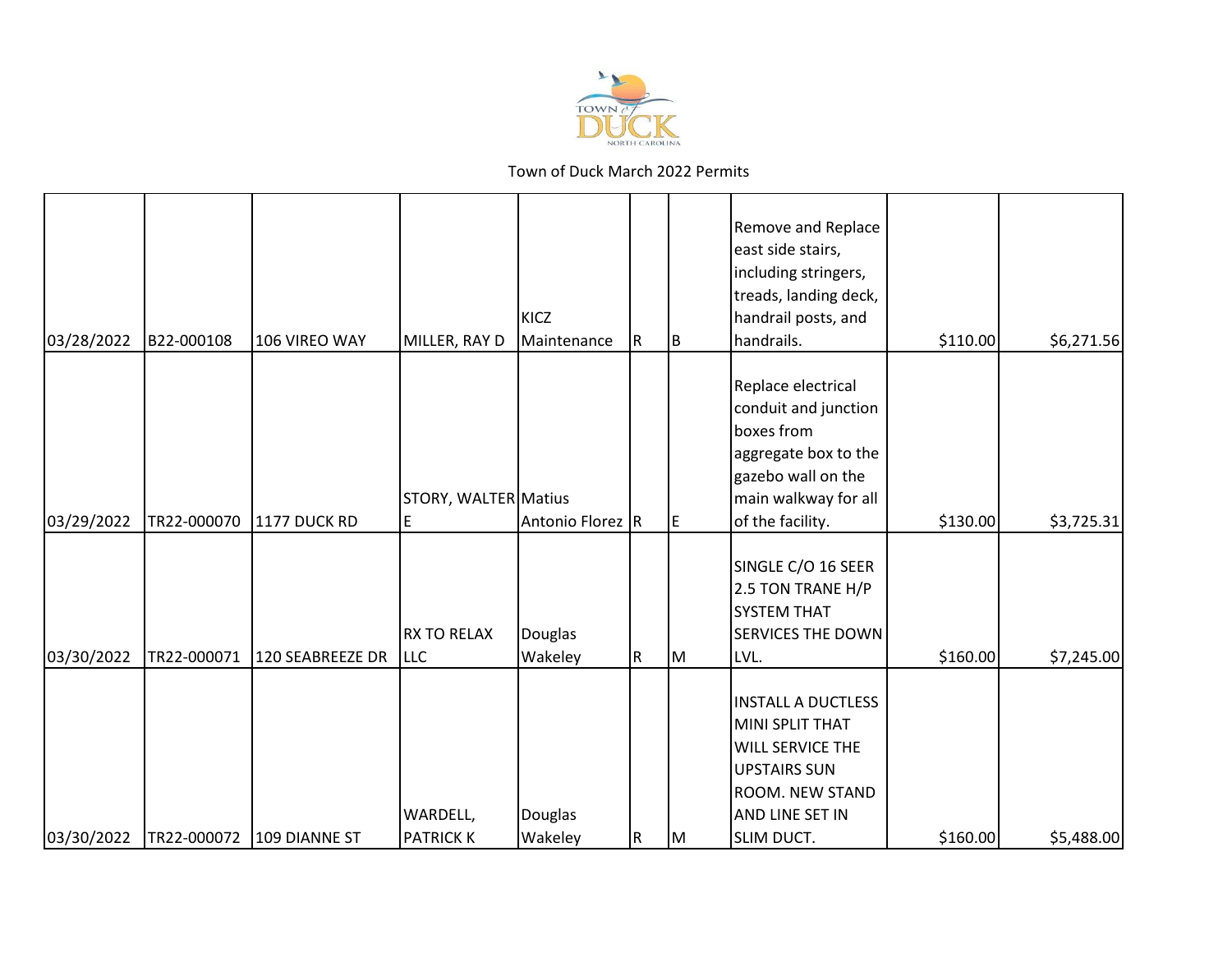

|            |             |                                            |                                          |                    |             |     | Replace Hvac with 14<br>seer 3.5 ton Carrier                                                                                                                                        |          |            |
|------------|-------------|--------------------------------------------|------------------------------------------|--------------------|-------------|-----|-------------------------------------------------------------------------------------------------------------------------------------------------------------------------------------|----------|------------|
| 03/30/2022 | TR22-000074 | 117 DUCK LANDING PEYTON,<br><b>LN</b>      | <b>AARON</b>                             | Brian<br>McDonald  | R           | M   | air handler and heat<br>pump                                                                                                                                                        | \$160.00 | \$7,383.00 |
|            |             | 117 A102 SEA                               | <b>BASSFIELD,</b>                        |                    |             |     | Replace heat pump<br>with 1.5 ton heat<br>pump paired with                                                                                                                          |          |            |
| 03/30/2022 | TR22-000069 | <b>COLONY DR</b>                           | <b>JAMES</b>                             | Joe Simpson        | $\mathsf R$ | M   | existing air handler                                                                                                                                                                | \$130.00 | \$6,020.00 |
| 03/30/2022 | B22-000080  | 112 CHRISTOPHER<br><b>DR</b>               | DURBIN,<br><b>STEVEN J</b>               |                    | R           | IB. | Enclosing 10' x 14'<br>area on ground floor,<br>with new concrete<br>slab, for unheated<br>bathroom and<br>storage room. Using<br>existing electrical<br>fixtures. New<br>plumbing. | \$125.00 | \$8,000.00 |
| 03/31/2022 | TR22-000063 | 1274 DUCK RD                               | <b>SHIPS WATCH</b><br><b>ASSOCIATION</b> | Rebecca<br>Sudduth | $\mathsf R$ | M   | Replacement of<br>existing hvac system<br>with a new Trane 2.5<br>ton heat pump and<br>air handler and 10kw<br>heater                                                               | \$160.00 | \$4,630.00 |
| 03/31/2022 | TR22-000064 | 130 SCARBOROUGH RECHT, STEVEN<br><b>LN</b> | lм                                       | <b>DONNA ELKS</b>  | IR.         | lм  | <b>HVAC CHANGEOUT 4</b><br>TON HEAT PUMP &<br><b>AIR HANDLER</b>                                                                                                                    | \$160.00 | \$9,275.00 |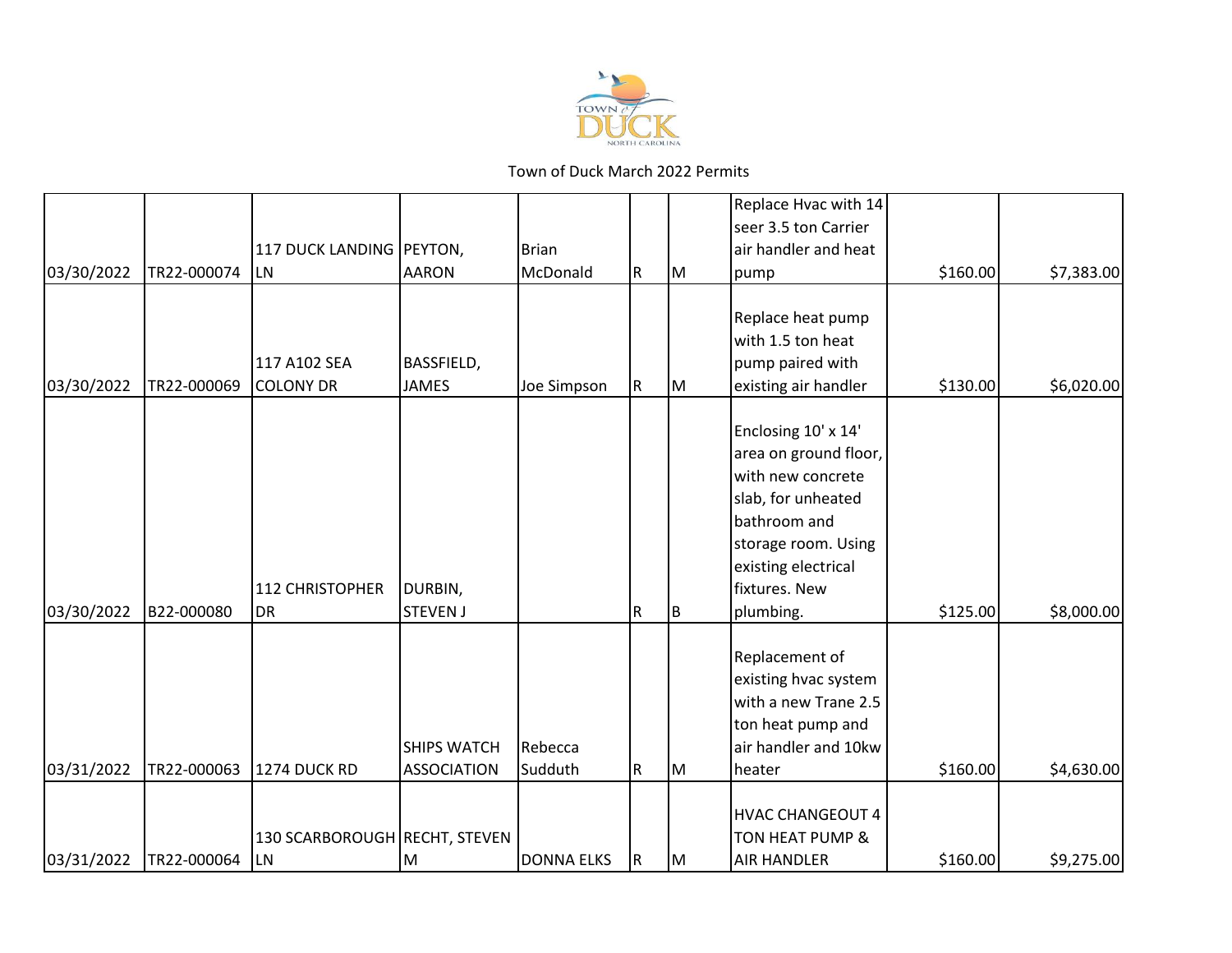

| 03/31/2022                     | TR22-000066    | <b>129 SHIPS WATCH</b><br><b>DR</b> | NELSON, ERIC<br>W                  | Rebecca<br>Sudduth             | R         | lм  | Replace existing heat<br>pump with a Trane<br>14 seer 3.5 ton with<br>necessary electrical<br>hookups                                             | \$130.00                   | \$4,360.00                       |
|--------------------------------|----------------|-------------------------------------|------------------------------------|--------------------------------|-----------|-----|---------------------------------------------------------------------------------------------------------------------------------------------------|----------------------------|----------------------------------|
| 03/31/2022                     | TR22-000068    | <b>130 SHEARWATER</b><br><b>WAY</b> | LIVINGSTON,<br><b>JEFFREY ALAN</b> | <b>ALICE</b><br><b>DISOMMA</b> | ${\sf R}$ | Iм  | Replace heat pump<br>with 3 ton 14 SEER<br>American Standard<br>Heat pump.                                                                        | \$130.00                   | \$3,400.00                       |
| 03/31/2022                     | TR22-000077    | <b>112 CHRISTOPHER</b><br><b>DR</b> | DURBIN,<br><b>STEVEN J</b>         | Johnny O'Neal R                |           | IP. | Plumbing for a one<br>bathroom addition                                                                                                           | \$130.00                   | \$4,000.00                       |
| 03/31/2022                     | TR22-000075    | 1430 DUCK RD                        | FINCH-SMITH,<br><b>CARRIE</b>      | Daniel Muthler R               |           | E   | connect existing<br>whip to new hot tub.<br><b>GFCI</b> protection is<br>present.<br>Disconnecting means<br>and convenience<br>outlet are present | \$130.00                   | \$250.00                         |
| <b>Total All</b>               |                |                                     |                                    |                                |           |     |                                                                                                                                                   |                            |                                  |
| Permits<br>Building<br>Permits | 80<br>38       |                                     |                                    |                                |           |     |                                                                                                                                                   | \$29,294.50<br>\$23,349.50 | \$8,552,871.30<br>\$8,306,130.56 |
| Land<br>Disturbance<br>Permit  | $\overline{c}$ |                                     |                                    |                                |           |     |                                                                                                                                                   | \$50.00                    | \$13,600.00                      |
| Sign Permit                    | $\overline{2}$ |                                     |                                    |                                |           |     |                                                                                                                                                   | \$250.00                   | \$3,425.00                       |